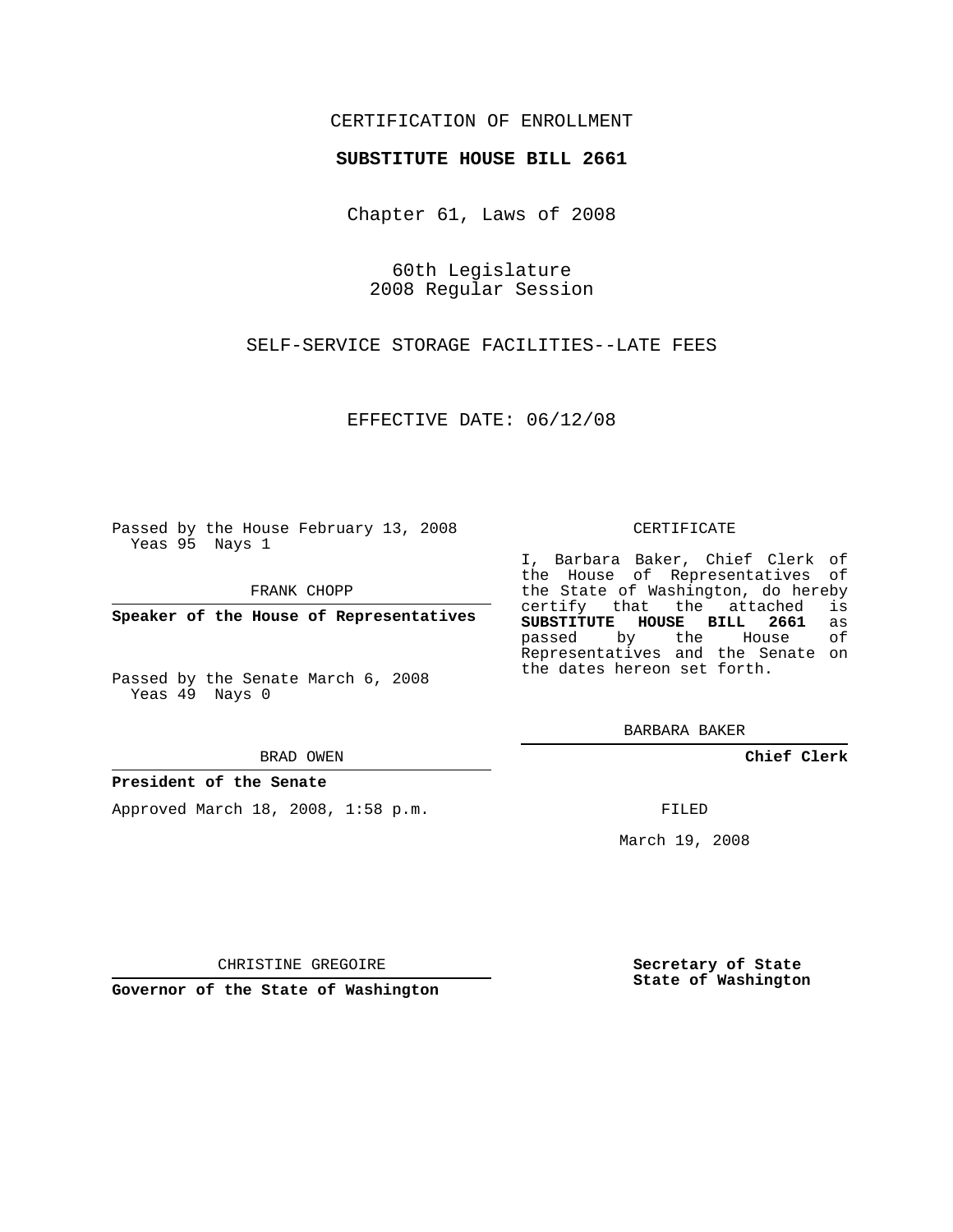# **SUBSTITUTE HOUSE BILL 2661** \_\_\_\_\_\_\_\_\_\_\_\_\_\_\_\_\_\_\_\_\_\_\_\_\_\_\_\_\_\_\_\_\_\_\_\_\_\_\_\_\_\_\_\_\_

\_\_\_\_\_\_\_\_\_\_\_\_\_\_\_\_\_\_\_\_\_\_\_\_\_\_\_\_\_\_\_\_\_\_\_\_\_\_\_\_\_\_\_\_\_

Passed Legislature - 2008 Regular Session

**State of Washington 60th Legislature 2008 Regular Session By** House Commerce & Labor (originally sponsored by Representatives Green and Morrell)

READ FIRST TIME 01/31/08.

 AN ACT Relating to self-service storage facility late fees; amending RCW 19.150.010, 19.150.020, 19.150.901, and 19.150.902; and adding a new section to chapter 19.150 RCW.

BE IT ENACTED BY THE LEGISLATURE OF THE STATE OF WASHINGTON:

 **Sec. 1.** RCW 19.150.010 and 2007 c 113 s 1 are each amended to read as follows:

 The definitions in this section apply throughout this chapter unless the context clearly requires otherwise.

 (1) "Self-service storage facility" means any real property designed and used for the purpose of renting or leasing individual storage space to occupants who are to have access to the space for the purpose of storing and removing personal property on a self-service basis, but does not include a garage or other storage area in a private residence. No occupant may use a self-service storage facility for residential purposes.

 (2) "Owner" means the owner, operator, lessor, or sublessor of a self-service storage facility, his or her agent, or any other person authorized by him or her to manage the facility, or to receive rent from an occupant under a rental agreement.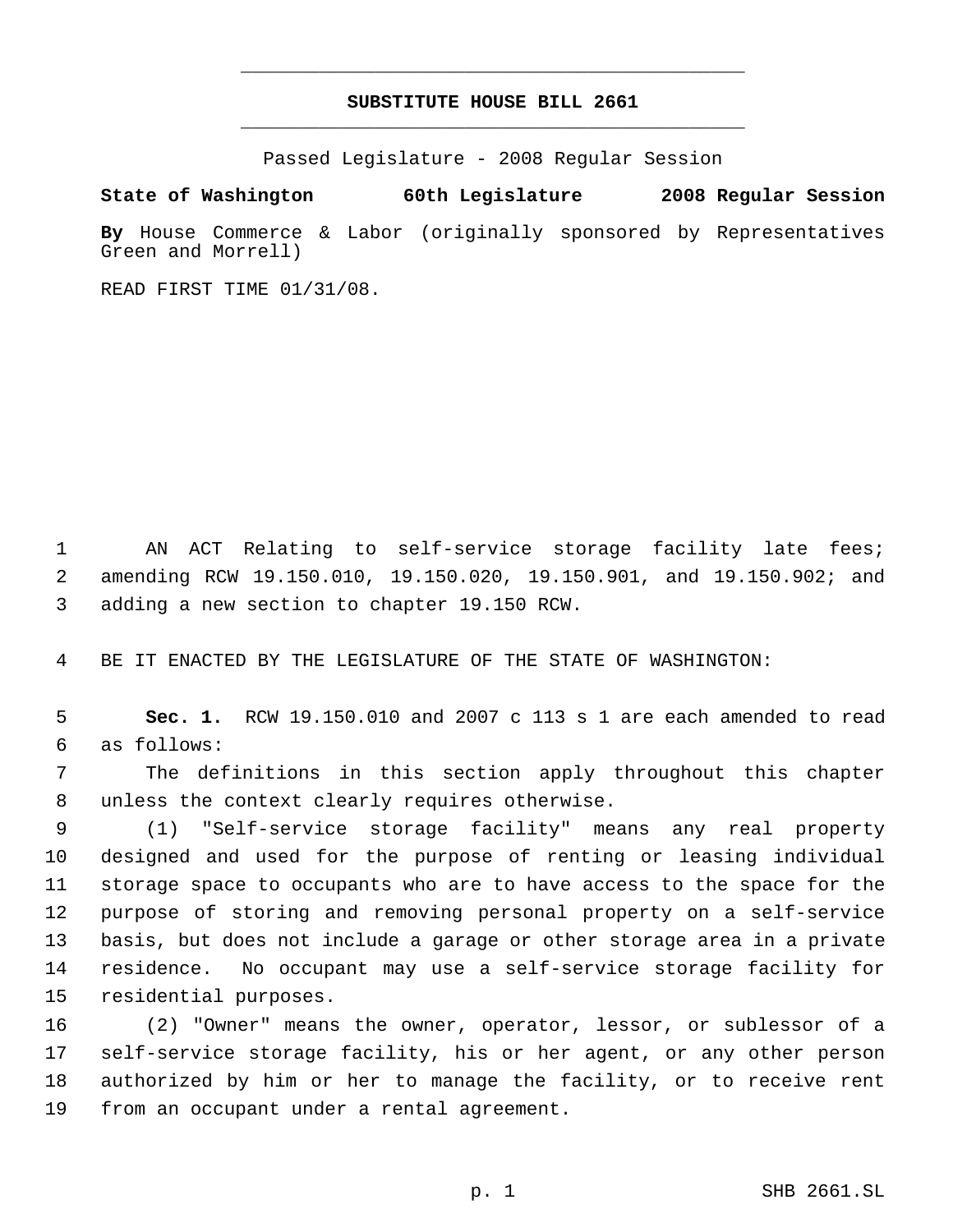(3) "Occupant" means a person, or his or her sublessee, successor, or assign, who is entitled to the use of the storage space at a self- service storage facility under a rental agreement, to the exclusion of others.

 (4) "Rental agreement" means any written agreement or lease which establishes or modifies the terms, conditions, rules or any other provision concerning the use and occupancy of a self-service storage facility.

 (5) "Personal property" means movable property not affixed to land, and includes, but is not limited to, goods, merchandise, furniture, and household items.

 (6) "Last known address" means that address provided by the occupant in the latest rental agreement, or the address provided by the occupant in a subsequent written notice of a change of address.

 (7) "Reasonable manner" means to dispose of personal property by donation to a not-for-profit charitable organization, removal of the personal property from the self-service storage facility by a trash hauler or recycler, or any other method that in the discretion of the owner is reasonable under the circumstances.

 (8) "Commercially reasonable manner" means a public sale of the personal property in the self-storage space. The personal property may be sold in the owner's discretion on or off the self-service storage facility site as a single lot or in parcels. If five or more bidders are in attendance at a public sale of the personal property, the proceeds received are deemed to be commercially reasonable.

 (9) "Costs of the sale" means reasonable costs directly incurred by the delivering or sending of notices, advertising, accessing, inventorying, auctioning, conducting a public sale, removing, and disposing of property stored in a self-service storage facility.

 (10) "Late fee" means a fee or charge assessed by an owner of a self-service storage facility as an estimate of any loss incurred by an owner for an occupant's failure to pay rent when due. A late fee is not a penalty, interest on a debt, nor is a late fee a reasonable expense that the owner may incur in the course of collecting unpaid 35 rent in enforcing the owner's lien rights pursuant to RCW 19.150.020 or enforcing any other remedy provided by statute or contract.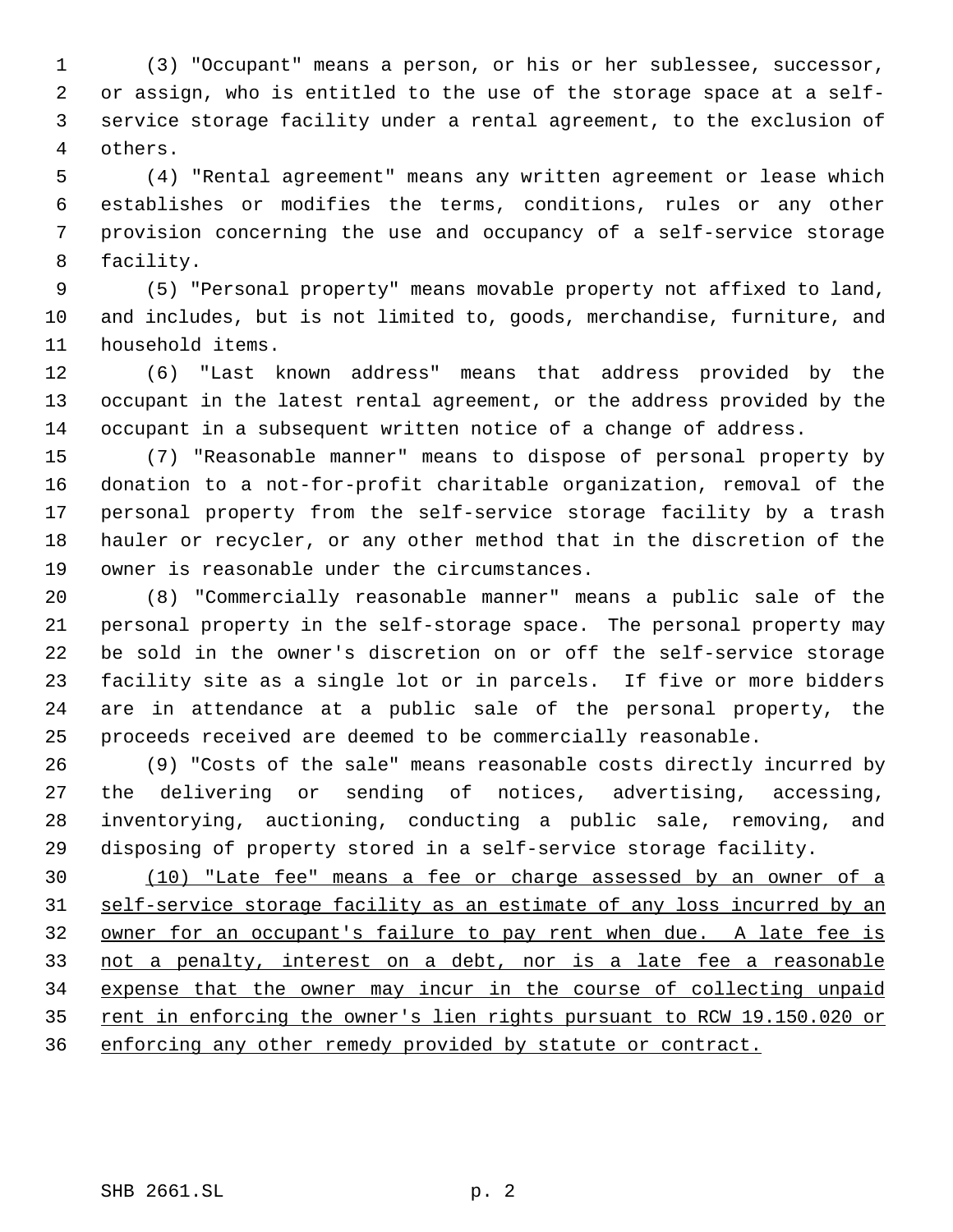NEW SECTION. **Sec. 2.** A new section is added to chapter 19.150 RCW to read as follows:

 Any late fee charged by the owner shall be provided for in the rental agreement. No late fee shall be collected unless it is written in the rental agreement or as an addendum to such agreement. An owner may impose a reasonable late fee for each month an occupant does not pay rent when due. A late fee of twenty dollars or twenty percent of the monthly rental amount, whichever is greater, for each late rental payment shall be deemed reasonable, and shall not constitute a penalty.

 **Sec. 3.** RCW 19.150.020 and 1988 c 240 s 3 are each amended to read as follows:

 The owner of a self-service storage facility and his or her heirs, executors, administrators, successors, and assigns have a lien upon all personal property located at a self-service storage facility for rent, 15 labor, ((or other charges)) late fees, and costs of the sale, present or future, incurred pursuant to the rental agreement, and for expenses necessary for the preservation, sale, or disposition of personal property subject to this chapter. The lien may be enforced consistent with this chapter. However, any lien on a motor vehicle or boat which has attached and is set forth in the documents of title to the motor vehicle or boat shall have priority over any lien created pursuant to this chapter.

 **Sec. 4.** RCW 19.150.901 and 1988 c 240 s 16 are each amended to read as follows:

 This chapter shall only apply to rental agreements entered into, 26 automatically extended, or automatically renewed after June 9, 1988. Rental agreements entered into before June 9, 1988, which provide for monthly rental payments but providing no specific termination date shall be subject to this chapter on the first monthly rental payment date next succeeding June 9, 1988.

 **Sec. 5.** RCW 19.150.902 and 1988 c 240 s 17 are each amended to read as follows:

 All rental agreements entered into before June 9, 1988, and not 34 automatically extended or automatically renewed after that date, or otherwise made subject to this chapter pursuant to RCW 19.150.901, and